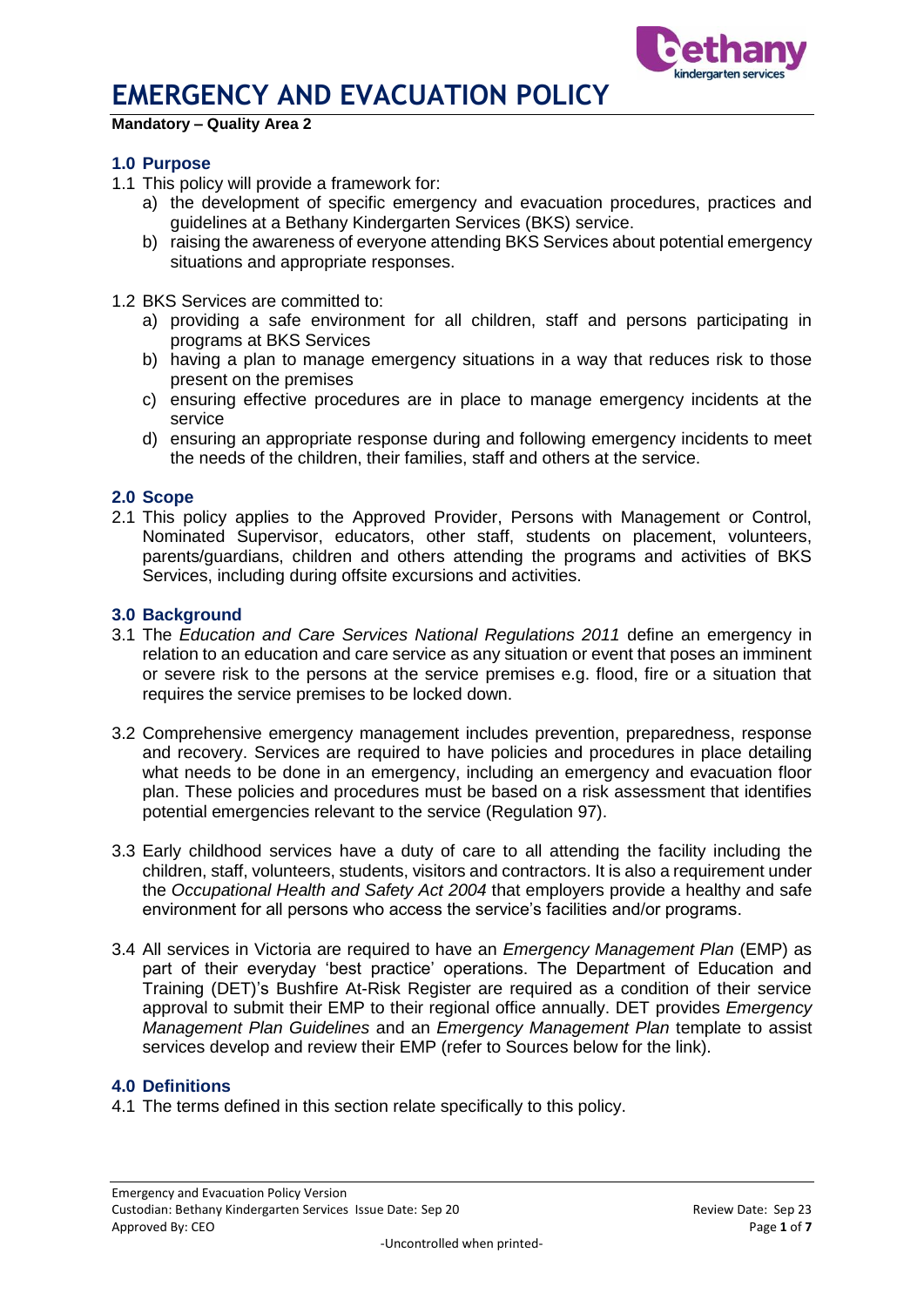

- 4.2 **Attendance record:** kept by the service to record details of each child attending the service including name, time of arrival and departure, signature of person delivering and collecting the child or of the Nominated Supervisor or educator (Regulation 158(1)).
- 4.3 **Country Fire Authority and Fire Rescue Victoria** services respond to a variety of fire and emergency incidents. They are also involved in a range of other activities including:
	- a) fire safety building inspections
	- b) delivering community awareness, education and safety programs
	- c) post-incident analysis and fire investigation
	- d) fire prevention planning and land use planning at a municipal level.
- 4.4 **Duty of care:** a common law concept that refers to the responsibilities of organisations to provide people with an adequate level of protection against harm and all reasonable foreseeable risk of injury.
- 4.5 **Emergency:** includes any situation or event that poses an imminent or severe risk to the persons at the education and care service premises e.g. flood, fire or a situation that requires the service premises to be locked down (National Regulations, page 5).
- 4.6 **Emergency Management Plan (EMP):** a written set of instructions for the service to prepare for and respond to emergencies. A guide to preparing an emergency plan and an Emergency Management Plan template are available on the DET website (refer to Sources below).
- 4.7 **Hazard:** a source or situation with a potential for harm in terms of human injury or ill health, damage to property, damage to the environment or a combination of these.
- 4.8 **Incident, Injury, Trauma and Illness Record:** contains details of any incident, injury, trauma or illness that occurs while the child is being educated and cared for by the service. The Approved Provider must ensure an *Injury, Trauma and Illness Record* is kept in accordance with Regulation 87 of the *Education and Care Services National Regulations 2011* and kept for the period of time specified in Regulation 183. A sample is available on the ACECQA website: [www.acecqa.gov.au](http://www.acecqa.gov.au/) (search 'Sample forms and templates').
- 4.9 **Planned closure:** services identified as being at high fire risk and on the DET's Bushfire at-Risk Register will close on days determined to have a fire danger rating of Code Red by the Emergency Management Commissioner. Where possible, four to seven days' notice of a planned closure will be provided. Services not on the Department's Bushfire at-Risk Register will remain open, unless directly threatened by fire or another emergency.
- 4.10 **Fire Rescue Victoria** provides a fire and rescue service and are the first to respond to specific medical emergencies. They aim to reduce the incidence and impact of fire and other emergencies on the community. This is achieved through the delivery of educational strategies that assist the community to become more self-reliant, including:
	- a) fire safety building inspections, and checking firefighting equipment
	- b) delivering community awareness, education and safety programs.
- 4.11 **Notifiable incident:** an incident involving workplace health and safety that is required by law to be reported to WorkSafe Victoria. Notification is required for incidents that result in death or serious injury/illness, or dangerous occurrences. For a complete list of incidents that must be reported to WorkSafe Victoria, refer to the Guide to *Incident Notification* on the WorkSafe Victoria website: [www.worksafe.vic.gov.au](http://www.worksafe.vic.gov.au/)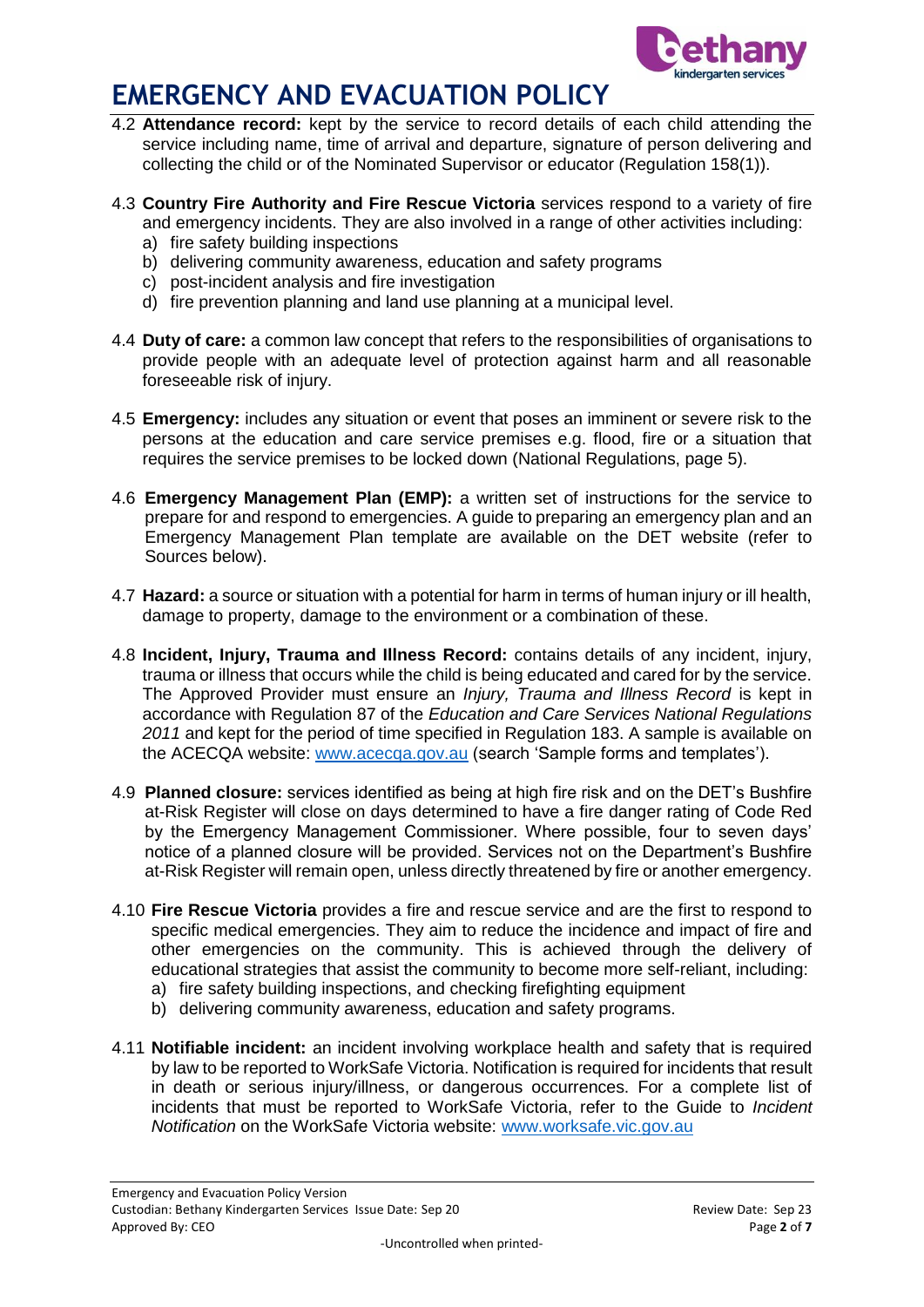

- 4.12 **Risk management:** a structured approach to managing uncertainty related to a threat; a sequence of activities including the identification, assessment and prioritisation of risks followed by co-ordinated and economical application of resources to minimise, monitor and control the probability and/or impact of those risks.
- 4.13 **Serious incident:** : A serious incident (regulation 12) is defined as any of the following:
	- a) the death of a child while being educated and cared for at the service or following an incident at the service
	- b) any incident involving serious injury or trauma while the child is being educated and cared for, which
	- c) a reasonable person would consider required urgent medical attention from a registered medical practitioner; or
	- d) the child attended or ought reasonably to have attended a hospital e.g. a broken limb\*
	- e) any incident involving serious illness of a child while that child is being educated and cared for by a service for which the child attended, or ought reasonably to have attended, a hospital e.g. severe asthma attack, seizure or anaphylaxis\* - \*Note: In some cases (for example rural and remote locations) a General Practitioner conducts consultation from the hospital site. Only treatment related to serious injury or illness or trauma are required to be notified, not other health matters
	- f) any emergency for which emergency services attended. NOTE: This means an incident, situation or event where there is an imminent or severe risk to the health, safety or wellbeing of a person/s at an education and care service. It does not mean an incident where emergency services attended as a precaution
	- g) a child appears to be missing or cannot be accounted for at the service
	- h) a child appears to have been taken or removed from the service in a manner that contravenes the National Regulations
	- i) a child was mistakenly locked in or out of the service premises or any part of the premises.
- 4.14 Examples of serious incidents include amputation (e.g. removal of fingers), anaphylactic reaction requiring hospitalisation, asthma requiring hospitalisation, broken bone/fractures, bronchiolitis, burns, diarrhoea requiring hospitalisation, epileptic seizures, head injuries, measles, meningococcal infection, sexual assault, witnessing violence or a frightening event.
- 4.15 **State of emergency:** a situation in which the government is granted special powers, by constitutional or legal provision, to deal with a perceived threat to law and order, or public safety.
- 4.16 **WorkSafe Victoria:** the manager of Victoria's workplace safety system. WorkSafe Victoria:
	- a) strives to prevent workplace injuries, illness and fatalities
	- b) provides benefits to injured workers and helps them to return to work
	- c) enforces Victoria's occupational health and safety laws
	- d) provides reasonably priced workplace injury insurance for employers
	- e) provides an emergency response service 24 hours per day.

## **5.0 Responsibilities**

- 5.1 **The Approved Provider and Persons with Management or Control is responsible for:**
	- a) completing the DET Emergency Management Plan (refer to Sources) is completed, lodging this with the relevant DET regional office and attaching a copy to this policy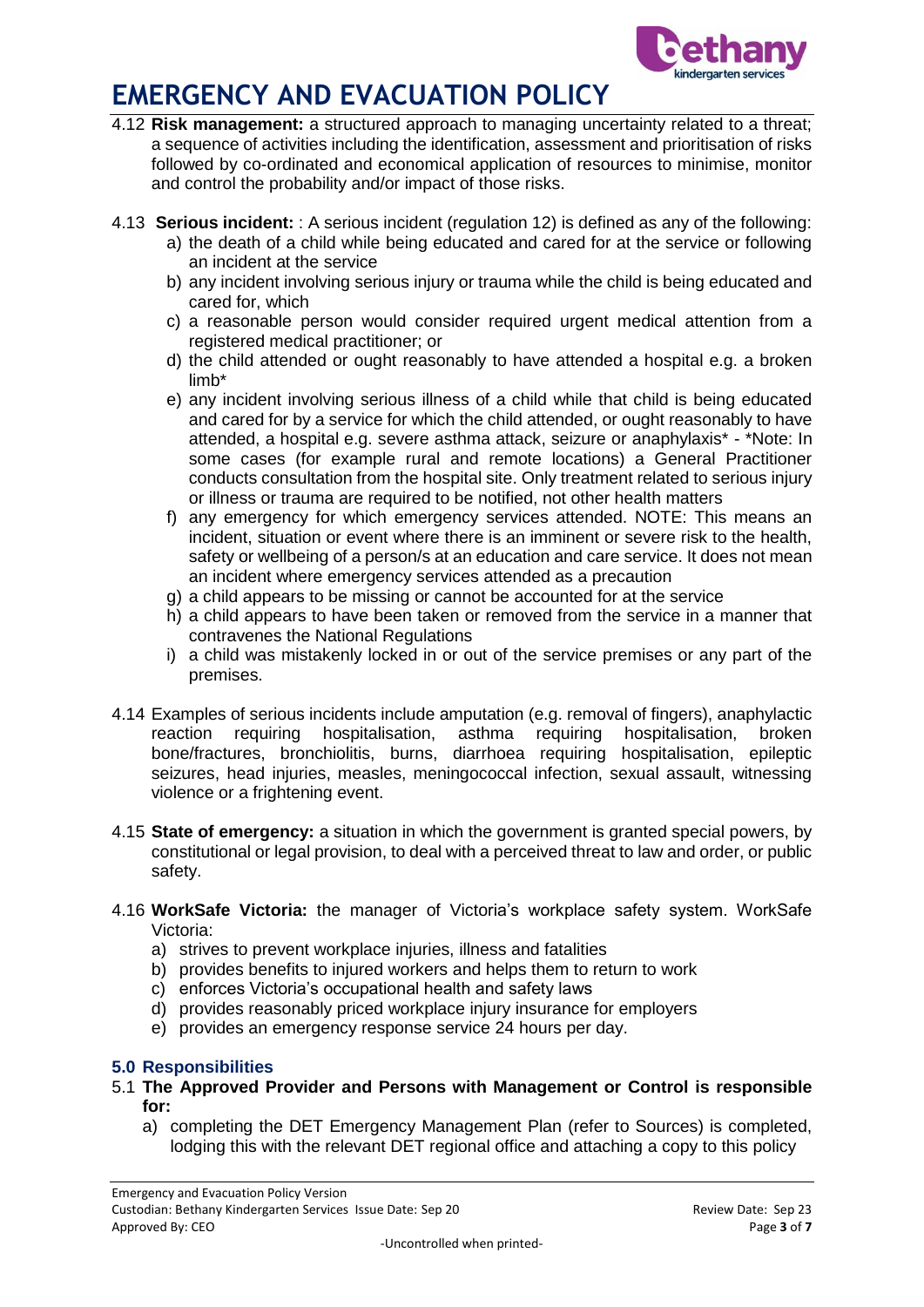

- b) conducting a risk assessment to identify potential emergencies that the service may encounter (Regulation 97(2)) (refer to attached Emergency Management Plan)
- c) developing instructions for what must be done in the event of an emergency (Regulation 97(1)(a)) (refer to attached Emergency Management Plan)
- d) appointing an Incident Management Team (IMT) to oversee safety at the service in the event of an emergency (refer to attached Emergency Management Plan)
- e) developing an emergency and evacuation floor plan and instructions are displayed in a prominent position near each exit at the service premises (Regulation 97(4))
- f) ensuring that the emergency and evacuation procedures are rehearsed at least once every 3 months by all at the service (Regulation 97(3)(a))
- g) ensuring that the rehearsals of the emergency and evacuation procedures are documented (Regulation 97(3)(b)) (refer to attached Emergency Management Plan)
- h) ensuring that those working at, or attending the service, have access to a phone or similar for immediate communication with parents/guardians and emergency services (Regulation 98), and that phone numbers of emergency services are displayed
- i) identifying potential onsite hazards and taking action to manage and minimise risk (refer to attached Emergency Management Plan)
- j) ensuring all infrastructure and service equipment are regularly checked for condition and maintenance, including emergency exit lighting
- k) ensuring the location of first aid kits, fire extinguishers and other emergency equipment are clearly signposted
- l) ensuring all emergency equipment is maintained on a regular basis in accordance with requirements specified by regulations, such as the Australian Standards Building Code e.g. fire extinguishers, smoke detectors, evacuation kits, sprinkler systems and alarm or duress systems
- m) providing a fully-equipped portable first aid kit (refer to Administration of First Aid Policy)
- n) keeping lock-down areas in a state of readiness so they are safe for children, staff and visitors to be used
- o) developing a regular training schedule for staff to ensure that they are able to deal with emergency situations e.g. first aid, emergency management and OHS training
- p) regularly reviewing, evaluating and updating emergency management plans, manuals and procedures (at least annually or following an emergency incident)
- q) developing procedures to debrief staff following emergency incidents
- r) conducting checks of documentation and practices to ensure all requirements of this policy are being complied with
- s) notifying DET in writing within 24 hours of a serious incident (refer to Definitions)
- t) completing the Incident, Injury, Trauma and Illness Record (refer to Definitions) where required
- u) notifying DET within 7 days of an incident that required the service to be closed, or a circumstance that posed a significant risk to the health, safety or wellbeing of a child attending the service (National Law: Section 174(2)(c); Regulations: 175(2)(b)&(c), 176)
- v) reporting notifiable incidents (refer to Definitions) in the workplace to WorkSafe Victoria
- w) engaging with the Metropolitan Fire Brigade and/or Country Fire Authority regarding fire safety awareness and training for the service, including demonstrations of fire equipment, basic fire safety, smoke alarm, fire blankets and escape plans
- x) identifying staff and children requiring additional assistance in the event of an emergency (refer to attached Emergency Management Plan) are identified
- y) ensuring that emergency contact details are provided on each child's enrolment form and that these are kept up to date
- z) ensuring that an attendance record (refer to Definitions) is maintained to account for all children attending the service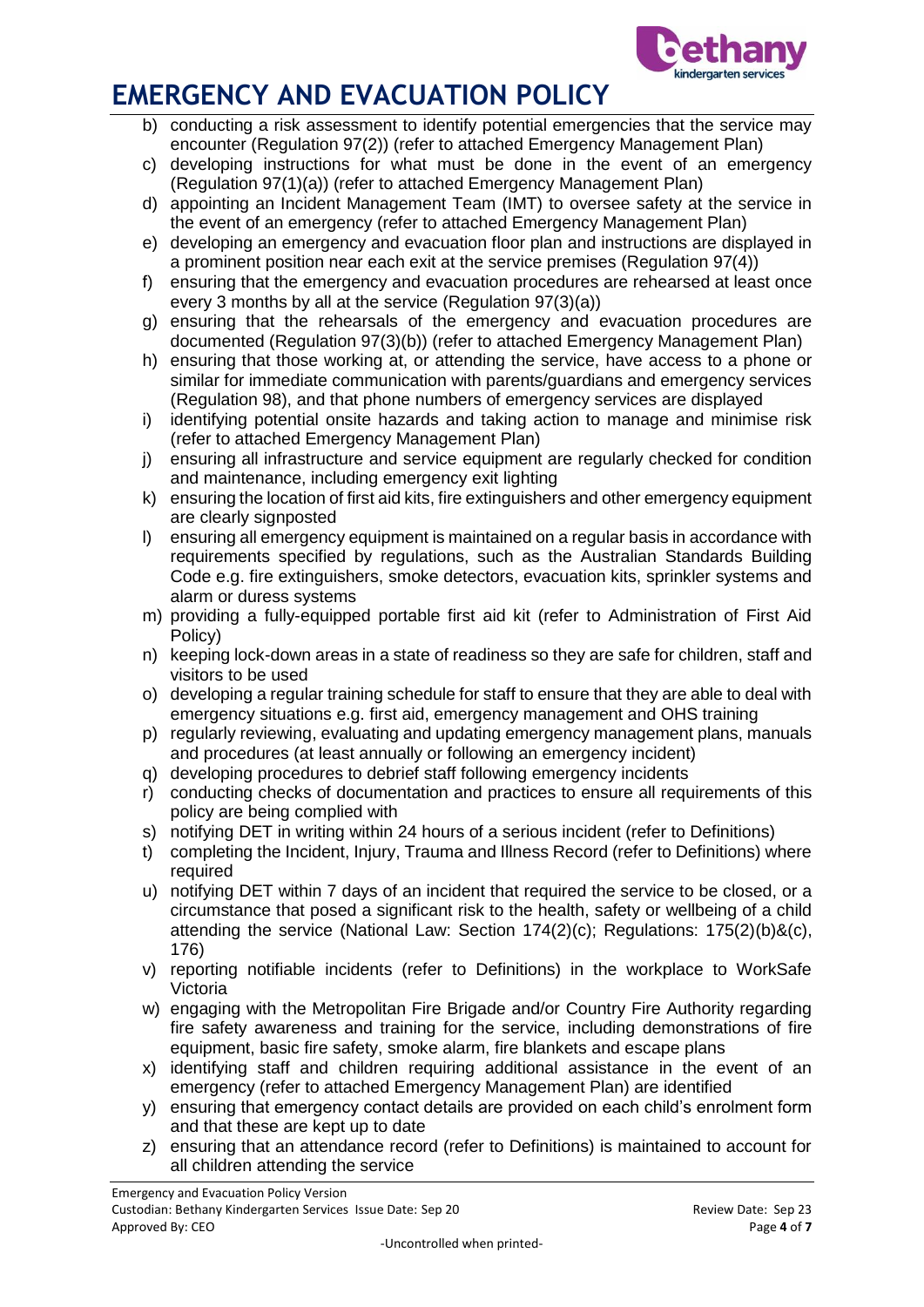

- aa) keeping a written record of all visitors to the service, including time of arrival and departure is kept
- bb) ensuring all staff, parents/guardians, children, volunteers and students on placement understand the procedures to follow in the event of an emergency
- cc) ensuring there are induction procedures in place to inform new staff, including casual or relief staff, of the emergency and evacuation policy and procedures
- dd) ensuring all staff, parents/guardians, children, volunteers, students on placement and others attending the service are accounted for in the event of an evacuation
- ee) developing procedures to deal with loss of critical functions, such as power/water shut off.

## 5.2 **The Nominated Supervisor is responsible for:**

- a) ensuring that the emergency and evacuation floor plan is displayed in prominent positions and that all parents/guardians, volunteers, contractors, staff and relief staff are briefed and aware of the procedures
- b) ensuring that children are adequately supervised at all times and protected from hazards and harm (refer to Supervision of Children Policy)
- c) ensuring that the Emergency Management Plan (attached) is followed in the event of an emergency
- d) testing alarms and communication systems regularly, such as on a monthly basis
- e) keeping lock-down areas is a state of readiness so they are safe for children, staff and visitors to be used
- f) informing the Approved Provider of any serious or notifiable incidents (refer to Definitions) that must be reported to DET or WorkSafe Victoria

### 5.3 **All other educators are responsible for:**

- a) implementing the procedures and responsibilities in this policy and the service's Emergency Management Plan (attached)
- b) supervising the children in their care and protecting them from hazards and harm (refer to Supervision of Children Policy)
- c) providing support to children before, during and after emergencies
- d) checking that the attendance record (refer to Definitions) is completed at the beginning and end of each session
- e) keeping lock-down areas in a state of readiness so they are safe for children, staff and visitors to be used
- f) checking that the emergency evacuation procedure is displayed in prominent positions and that all persons at the service are made aware of these (refer to attached Emergency Management Plan)
- g) rehearsing emergency evacuation procedures with the children at least once every 3 months (or more often, as required) and ensuring that these are documented (refer to attached Emergency Management Plan)
- h) providing feedback regarding the effectiveness of emergency and evacuation procedures to inform policy, procedures and manuals etc.
- i) completing the Incident, Injury, Trauma and Illness Record, as required
- j) informing the Nominated Supervisor or, in their absence, the Approved Provider or Person with Management and Control, about any serious incidents or notifiable incidents (refer to Definitions) at the service
- k) attending first aid, emergency management and OHS training, as required
- l) communicating with parents about emergency procedures
- m) raising children's awareness about potential emergency situations and appropriate responses.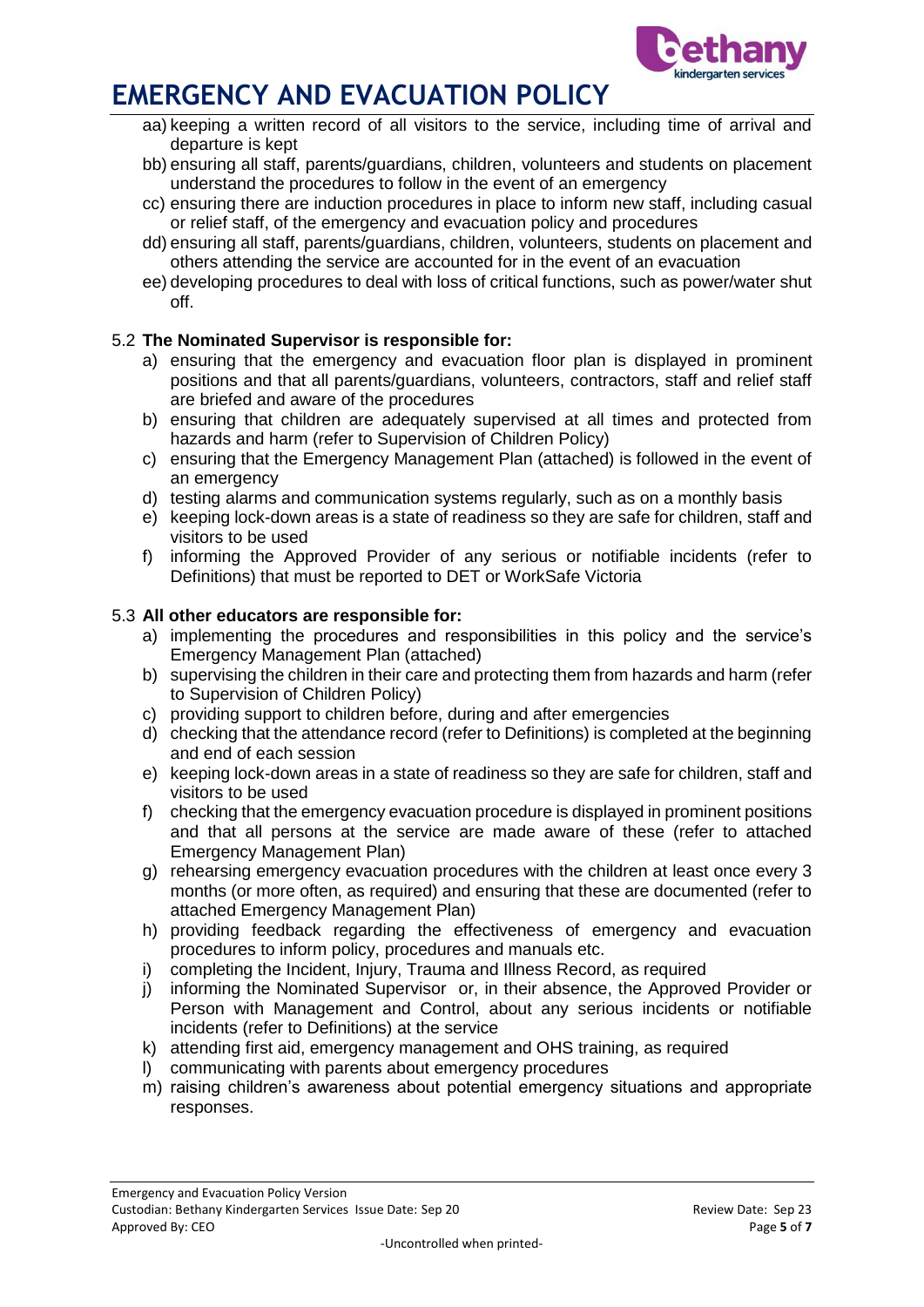



#### 5.4 **Parents/guardians are responsible for:**

- a) familiarising themselves with the service's emergency and evacuation policy and procedures and the service's Emergency Management Plan (attached)
- b) ensuring they complete the attendance record (refer to Definitions) on delivery and collection of their children (refer to Delivery and Collection of Children Policy)
- c) providing emergency contact details on their child's enrolment form and ensuring that this is kept up to date
- d) reinforcing the service's emergency and evacuation procedures with their child
- e) following the directions of staff in the event of an emergency or when rehearsing emergency procedures.
- 5.5 **Volunteers and students,** while at the service, are responsible for following this policy and its procedures.

## **6.0 Evaluation**

- 6.1 In order to assess whether the values and purposes of the policy have been achieved, BKS as the Approved Provider will:
	- a) review the policy to determine whether it adequately addresses a range of potential emergency situations
	- b) review procedures, including evacuation procedures, to determine their effectiveness, including timing and processes
	- c) use information gained from spot checks and the Incident, Injury, Trauma and Illness Record to inform proposed changes to this policy
	- d) revise the policy and procedures as part of the service's policy review cycle, or as required by legislation, research, policy and best practice
	- e) consult with emergency services such as the MFB and CFA, to ensure the policy and procedures meet current best practices
	- f) notify families of any change to this policy or its procedures

## **7.0 Attachments**

7.1 Complete DET's *Emergency Management Plan* and file a copy as an attachment to this policy. The template is available at

[https://www.education.vic.gov.au/Documents/childhood/providers/support/EmergencyMa](https://www.education.vic.gov.au/Documents/childhood/providers/support/EmergencyManagementPlanTemplate_EarlyChildhood.docx) [nagementPlanTemplate\\_EarlyChildhood.docx](https://www.education.vic.gov.au/Documents/childhood/providers/support/EmergencyManagementPlanTemplate_EarlyChildhood.docx)

### **8.0 Related Bethany policies and procedures**

- 8.1 Bethany Kindergarten Services Ltd.:
	- a) Administration of First Aid Policy
	- b) Administration of Medication Policy
	- c) Delivery and Collection of Children Policy
	- d) Incident, Injury, Trauma and Illness Policy
	- e) Occupational Health and Safety Policy
	- f) Staffing Policy
	- g) Supervision of Children Policy

### **9.0 Relevant legislation and standards**

- 9.1 Relevant legislation and standards include but are not limited to:
	- a) Education and Care Services National Law Act 2010 (Cth)
		- b) Education and Care Services National Regulations 2011: Regulations 97, 98, 168(2)(e)
		- c) National Quality Standard, Quality Area 2: Children's Health and Safety
		- d) Occupational Health and Safety Act 2004 (Vic)